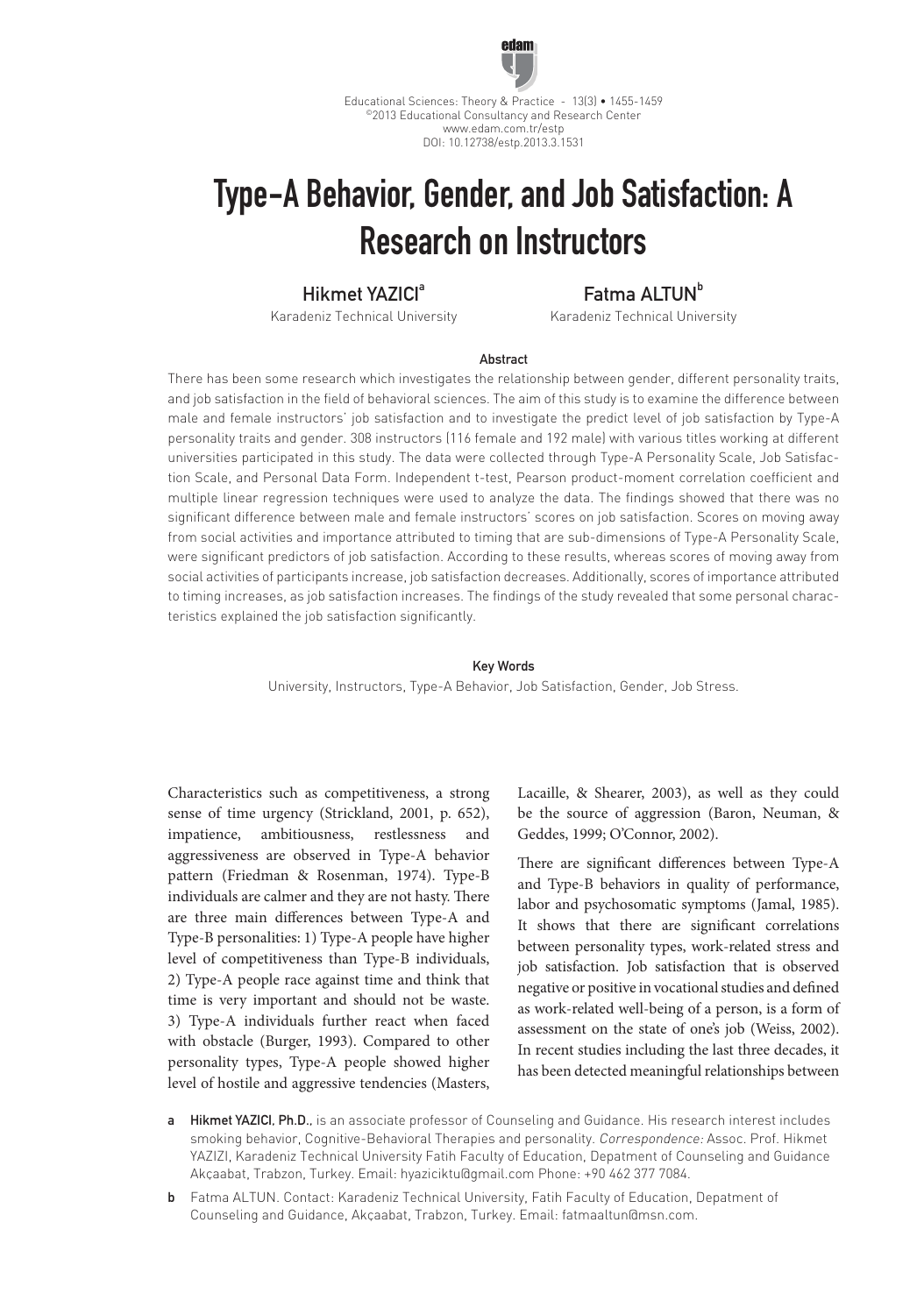work-oriented low control, high demands, low levels of psychological well-being, low job satisfaction, burnout and work-related psychological stress (Jamal, 1999; Van Der Doef & Maes, 1999). There are different variables that have an effect on job satisfaction. In this context, co-existence supportive colleagues (Cockburn & Haydn, 2004; Saygı, Tolon, & Tekogul, 2011) and the ability to manage their own behavior (Klusmann, Kunter, Trautwein, Lüdtke, & Baumert, 2008) were associated with job satisfaction. The similar studies have found that efficient classroom management and teaching strategies influenced teachers' job satisfaction positively, while the stress based on classroom experiences influenced job satisfaction of teachers negatively (Klassen & Chiu, 2010).

All of the variables associated with job satisfaction such as age, education level, health status, hours of work and the size of the institution were also associated with gender (Clark, 1997). Gender variable examined in this study has been researched as associated with job satisfaction in previous studies (eg. Bender, Donohue, & Heywood, 2005; Callister, 2006; Settles, Cortina, Malley, & Stewart, 2006; Tack & Patitu, 1992; Ward & Sloane, 2000). Moreover, job satisfaction has been also examined as associated with personality traits (Heller, Judge, & Watson, 2002). In a meta-analytic study, job satisfaction has been found to be significantly correlated with neuroticism and extroversion that are subscale of big-five personality model (Judge, Heler, & Mount, 2002). Another variable that is associated with job satisfaction is Type-A behavior (Day & Jregie, 2002). As a result of a meta-analytic study in which 187 cross-sectional and longitudinal studies were examined, job satisfaction correlated with positively Type-A personality (Bruk-Lee, Khoury, Nixon, Goh, & Spector, 2009). This relationship can be evaluated in cultural context, since culture can be effective on job demands (Györkös, Becker, Massoud, Bruin, & Rossier, 2012), and job satisfaction mediately.

Most of the studies on job satisfaction have been carried out with employees in industrial and organizational structures. There are few studies on job satisfaction of instructors, the sample of this study. However, different demographic variables, organizational and personal characteristics can be effective on the job satisfaction of instructors (Sabharwal & Corley, 2009). In this context, there are two aims of this study: (1) to determine the difference between male and female instructors' job satisfaction, (2) to investigate whether Type A behavior and gender can predict the job satisfaction.

# **Method**

## **Research Design**

This study was designed in accordance with the relational research design. Relational studies are intended to identify relationships between two or more variables. Relational patterns can be created in a comparative structure (Barker, Psitrang, & Elliott, 2002, p. 140; Tabachnik & Fidell, 2001).

### **Sampling**

In this study, convenience sampling technique was used (Fraenkel, Wallen, & Hyun, 2012). The sample of the study consisted of 308 instructors (Female = 37.7%, Male = 62.3%) working at different universities. The ages of the participants ranged from 22 to 71 (Mean= 33.642, SD= 8.392). The incidence of cardiovascular disorders is 1.3% among instructors who had different academic titles and income levels.

# **Instruments**

**Personal Information Form**: This form developed by researchers includes variables such as age, gender, marital status, title, income level, to have coronary heart disease (Thoresen & Powell, 1992) and experiences of conflict with managers.

**Job Satisfaction Inventory:** The inventory developed by Batıgün and Şahin (2006) in order to measure the job satisfaction, consists of 32 items. Job satisfaction increases with increasing total score obtained from the scale. The scale composed of six factors, (Organizational policies, Individual factors, Physical conditions, Control / autonomy, Pay and Interpersonal relation) explained 63.1% of the total variance. The Cronbach's alpha reliability coefficients for the subscales were found as .94, .87, .74, .76, .64, and .60 respectively. Cronbach's alpha reliability coefficient calculated for the whole scale was .94.

**Type-A Personality Inventory:** The Likert-type scale developed by Batıgün and Şahin (2006), taking into account the relevant literature, consists of 25 items. High scores obtained from the scale indicate the intensity of an individual's Type-A behaviors. In validity analysis of the scale, it has been found four factors (Importance attributed to work, Moving away from social activities, Importance attributed to speed and Importance attributed to timing) explaining 44.3% of the total variance. The reliability coefficient based on half of the test technique was calculated as 0.83. Cronbach's alpha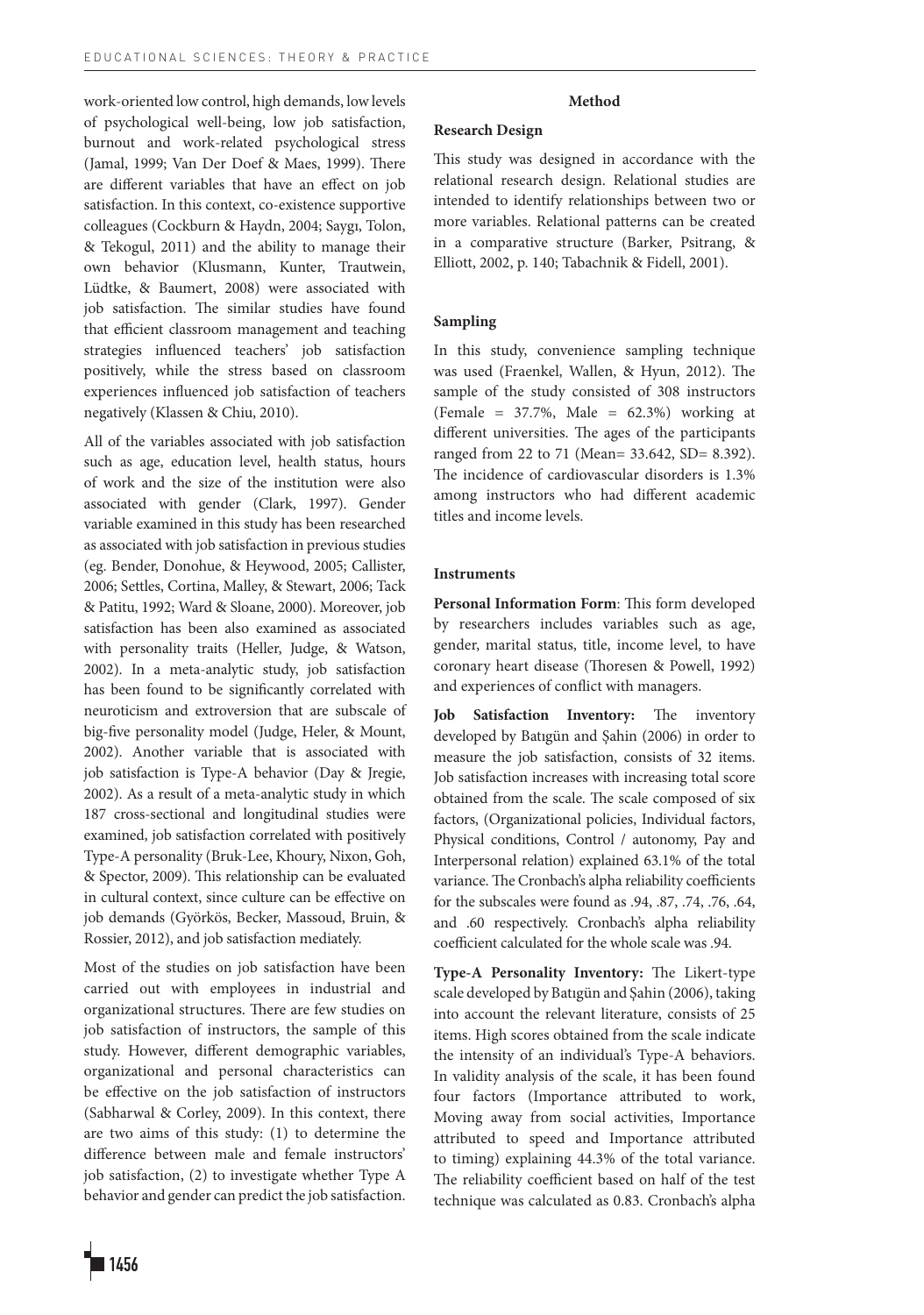reliability coefficients for the sub factors of the scale ranged from 0.79 to 0.48. Cronbach's alpha reliability coefficient for the whole scale was .86.

## **Data Analysis**

Data were analyzed with SPSS 15.0 software. Independent *t* test, Pearson correlation coefficient and linear multiple regression analysis were used as data analysis techniques.

#### **Results**

As a result of the analysis, job satisfaction scores of male instructors (Mean =  $104.03$ , SD =  $21.81$ ), were higher than females' (Mean =  $102.94$ , SD =  $19.72$ ), but the observed difference was not significant  $(t = -.44, ...)$ df=306,  $p > 0.05$ ,  $d = -0.05$ ). In the result of the analysis conducted to examine the relationship between job satisfaction and Type-A behavior pattern, was found significant relationship only between job satisfaction and the importance attributed to timing that is a sub-factor of Type-A behavior (*r*= .188, *p*<.01). There were not significant relationships between job satisfaction and the importance attributed to work (*r*  = - .03, *p*> .05), moving away from social activities (*r* = - .08, *p*> .05), the importance attributed to speed  $(r=.10, p>.05).$ 

The linear multiple regression analysis was conducted to determine how Type-A behavior and gender explain the job satisfaction selected as the dependent variables (Brace, Kemp, & Snelgar, 2003, p. 212). Durbin-Watson test and auto-correlation was evaluated in the analysis and, the resulting value (1.837) was found in the boundaries of the expected values (1.5-2.5) (Kalaycı, 2010). Multiple regression analysis was conducted using the Enter method showed that established model was meaningful (F4,303=5.541, *p*< .001). Type-A behavior and gender selected as predictor variables, explained the 6.8% of variance related to job satisfaction selected as the criterion variable  $(R^2 = .068)$ . The model explained 5.6% of the variance for the dependent variable (*ΔR2* =.056). Moving away from social activities ( $\beta$  = - .14, *p*<.05), and the importance attributed to timing ( $β = .21$ ,  $p < .001$ ) significantly predicted job satisfaction. But, the importance attributed to speed ( $\beta$  = .14,  $p$  > .05), the importance attributed to work (β = - .10, *p*> .05) and gender (β = .001, *p*> .05) were not significant predictors for job satisfaction.

#### **Discussion**

In this study, there has not been significant difference between job satisfaction scores of men and women instructors. This finding was similar to the results of studies conducted before (eg. Ibn Rahman & Parveen, 2008; Kurçer, 2005; Sayıl, Haran, Ölmez, & Özgüven, 1997; Ward & Sloane, 2000; Witt & Nye, 1992) while it was different from some of the research findings (eg. Bender & Heywood, 2006; Hult, Callister, & Sullivan, 2005; Liu & Ramsey, 2008; Okpara, Squillace, & Erondu, 2004; Oshagbemi, 2000; Tack & Patitu, 1992).

According to results of multiple linear regression analysis, the moving away from social activities, a subfactor of Type-A behavior, predicted job satisfaction significantly even though the percentage of variance was low. The study conducted by Hurlbert (1991) indicated that connection with colleagues and friends, and social activities participated with them affected job satisfaction positively. This result is similar to the findings of our research. At the same time, extraversion associated with participating in social activities also had a positive correlation with job satisfaction (Judge et al., 2002).

The importance attributed to timing that is one of dimensions of Type-A personality increases, as job satisfaction increases. This finding of our study is parallel some of the results of the researches carried out on different groups (Jamal, 2007; Linzer et al., 2000). In contrast, the results of studies carried out on different groups demonstrated that there was a significant negative correlation between the importance attributed to timing and job satisfaction (e.g., Jamal, 2005; Jamal & Baba, 2001, 2003; Lee & Gillen, 1989). These findings of different studies, pointed out that the relationship between job satisfaction and Type-A behavior pattern should be examined in cultural and sectorial context.

As a result of present study, importance attributed to speed, components of Type-A Behavior pattern, was not a significant predictor of the job satisfaction. Jamal (2007) who carried out different studies on the relationship between Type-A behavior and job satisfaction, has revealed that the importance attributed to speed that is a factor of competitor personality, correlated with job satisfaction significantly. These findings obtained in different studies suggested that the relationship between importance attributed to speed and job satisfaction differs according to the characteristics of work and professions.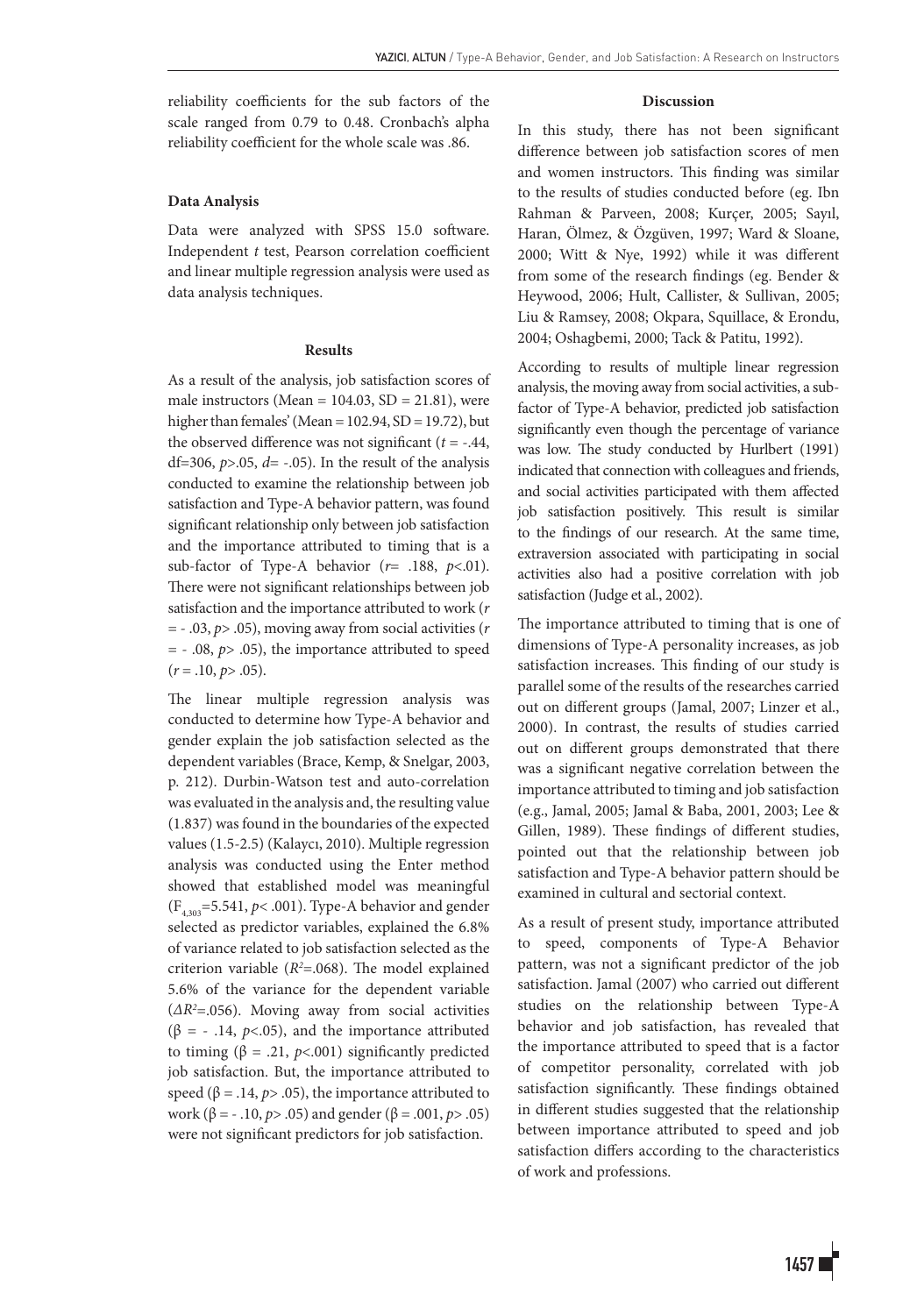In this study, there was not significant relationship between job satisfaction and the importance attributed to work. The importance attributed to work, has different levels of effects on achieve effort and performance of individuals (Thornton, Ryckman, & Gold, 2011). Also, the importance attributed to work depends on the nature of the work carried out. With regard to this situation, individuals who have high work status may be higher job satisfaction (Kurçer, 2005). In a survey conducted on American instructors, emotional labor has been found to be associated with emotional exhaustion and job satisfaction (Mahoney, Buboltz, Buckner, John, & Doverspike, 2011). In results of this study, there was no significant relationship between job satisfaction and the importance attributed to work, and this finding can be discussed from different perspectives. Especially, the importance attributed to work which is described as emotional labor, and associated with the intrinsic motivation, could be a research subject. In this context, the reasons effected on importance attributed to work and work stress of instructors can be taken into consideration since academic life was associated with career expectations and meaning attributed to work (Duffy, Bott, Allan, Torrey, & Dik, 2012).

To sum up, in this study there was no significant difference between male and female instructors' job satisfaction scores, but were significant relationships between job satisfaction and the two factors of Type-A behavior (importance attributed to timing and moving away from social activities). However this study has some limitations. Job satisfaction is considered in cultural context, depending on the job demands (Györkös et al., 2012). Individualism and collectivism as a cultural element (Markus & Kitayama, 1991), may have an effect on job satisfaction as well as the structure of personality. This study is limited in terms of making comparative studies in other cultures since it has not quality of cross-cultural. Another limitation of this study is the structure of the sample group since universities have been selected from the same region. The mean age of the participants is low, and this situation limits to investigate the relationship between seniority and job satisfaction. Undoubtedly, an important limitation is that the scales are towards self-report (Yasak & Batıgün, 2010). To avoid this limitation, the sample group were tried to be as wide as possible. Type-A personality and job satisfaction inventories need to be evaluated in this context. For the researchers, it has been recommended that crosscultural and longitudinal studies can be conducted on broader and different groups, taking into account the different variables associated with Type-A behavior and job satisfaction.

#### **References/Kaynakça**

Barker, C., Pistrang, N., & Elliott, R. (2002). *Research methods in clinical psychology* (2nd ed.). Chichester: John Willey & Sons.

Baron, R. A., Neuman, J. H., & Geddes, D. (1999). Social and personal determinants of workplace aggression: Evidence for the impact of perceived injustice and the Type A behavior pattern. *Aggressive Behavior*, *25*, 281-296.

Batıgün, A. D. ve Şahin, N. H. (2006). İş stresi ve sağlık psikolojisi araştırmaları için iki ölçek: A-tipi kişilik ve iş doyumu. *Türk Psikiyatri Dergisi*, *17,* 32-45.

Bender, K. A., & Heywood, J. S. (2006). Job satisfaction of the highly educated: the role of gender, academic tenure, and earnings. *Scottish Journal of Political Economy, 53,* 253- 279.

Bender, K. A., Donohue, S. M., & Heywood, J. S. (2005). Job satisfaction and gender segregation*. Oxford Economic Papers, 57,* 479-496.

Brace, N., Kemp, R., & Snelgar, R. (2003). *SPSS for psychologists*. New York: Palgrave Macmillan.

Bruk-Lee, V., Khoury, H. A., Nixon, A. E., Goh, A., & Spector, P. E. (2009). Replicating and extending past personality/job satisfaction meta-analyses. Human personality/job satisfaction meta-analyses. *Performance*, *22,* 156-189.

Burger, J. M. (1993). *Personality*. California: Brooks/Cole Publishing.

Callister, R. R. (2006). The impact of gender and department climate on job satisfaction and intentions to quit for faculty in science and engineering fields. *Journal of Technology Transfer, 31,* 367-375.

Clark, A. E. (1997). Job satisfaction and gender: Why are women so happy at work? *Labour Economics, 4,* 341-372.

Cockburn, A. D., & Haydn, T. (2004). *Recruiting and retaining teachers: Understanding why teachers teach.*  London, England: Routledge Falmer.

Day, A. L., & Jreige, S. (2002). Examining Type A behavior pattern to explain the relationship between job stressors and psychosocial outcomes. *Journal of Occupational Health Psychology*, *7,* 109-120.

Duffy, R. D., Bott, E. M., Allan, B. A., Torrey, C. L., & Dik, B. J. (2012). Perceiving a calling, living a calling, and job satisfaction: Testing a moderated, multiple mediator model. *Journal of Counseling Psychology*, *59*, 50-59.

Fraenkel, J. R., Wallen, N. E., & Hyun, H. H. (2012). *How to design and evaluate research in education* (8th ed.). New York: Mc Graw Hill.

Friedman, M., & Rosenman, R. H. (1974). *Type-a behavior and your heart*. New York: Knopf.

Györkös, C., Becker, J., Massoudi, K., de Bruin, G. P., & Rossier, J. (2012). The impact of personality and culture on the job demands-control model of job stress. *Swiss Journal of Psychology*, *71*, 21-28.

Heller, D., Judge, T. A., & Watson, D. (2002). The confounding role of personality and trait affectivity in the relationship between job and life satisfaction. *Journal of Organizational Behavior*, *23,* 815-835.

Hult, C., Callister, R. R., & Sullivan, K. (2005). Is there a global warming toward women in academia? *Liberal Education, 91,* 50-57.

Hurlbert, J. S. (1991). Social networks, social circles, and job satisfaction. *Work and Occupations*, *18*, 415-430.

Ibn Rahman, M., & Parveen, R. (2008). Job Satisfaction: A study among public and private university teachers of Bangladesh. *Journal of ICMAB, 34,* 73-90.